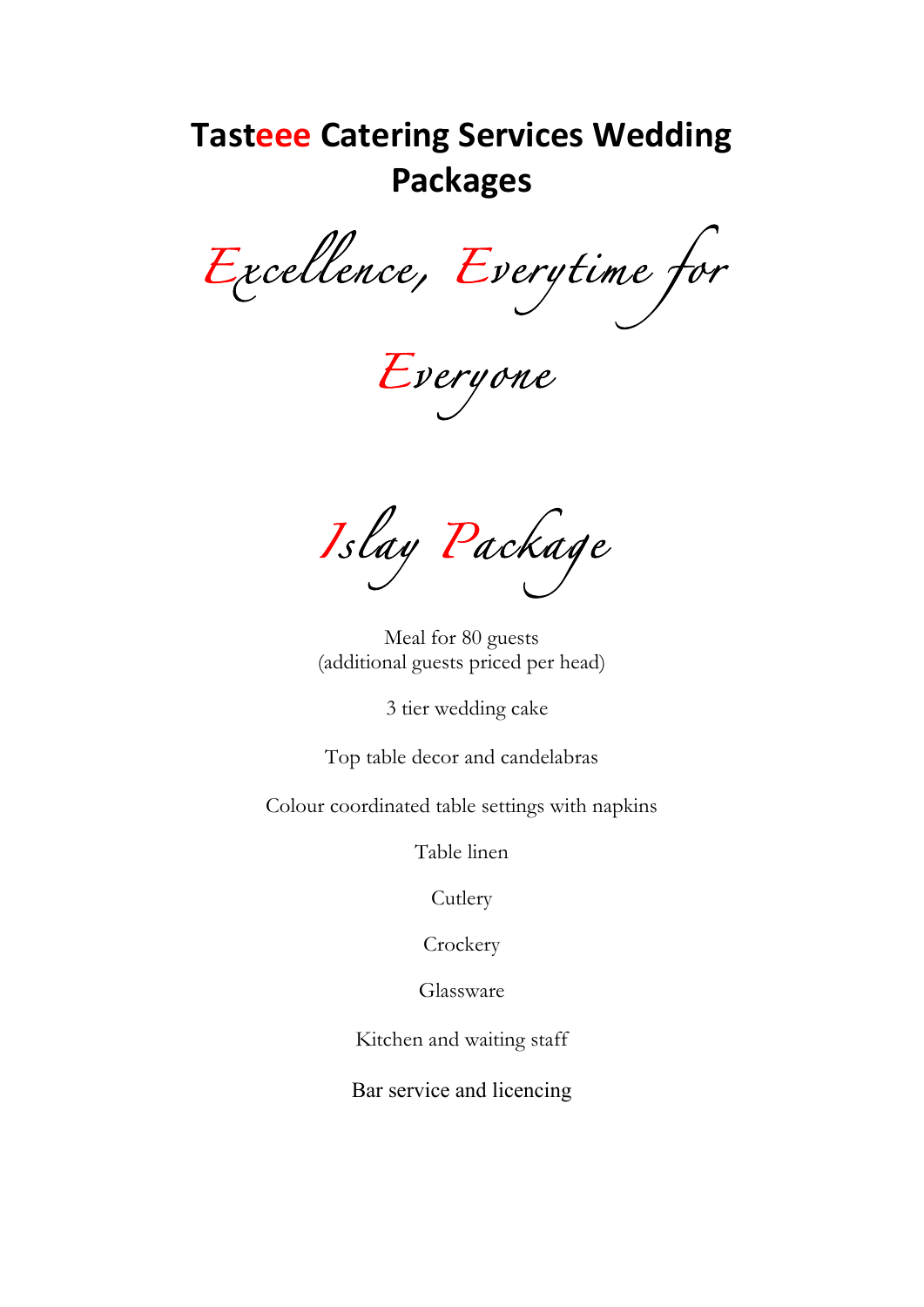*Menu* 

Seasonal Menu

 $f_{1795} + VAT$ 

*Shuna Package* 

Meal for 80 guests (additional guests priced per head)

Complimentary toasting drink

Choice of 3 tier stylish with cake stand with knife

Top table decor and candelabras

Tailored table flower arrangement

Glass bubble centrepiece with artificial flower arrangement

Colour co-ordinated table settings with napkins

Table linen

Cutlery

**Crockery** 

Glassware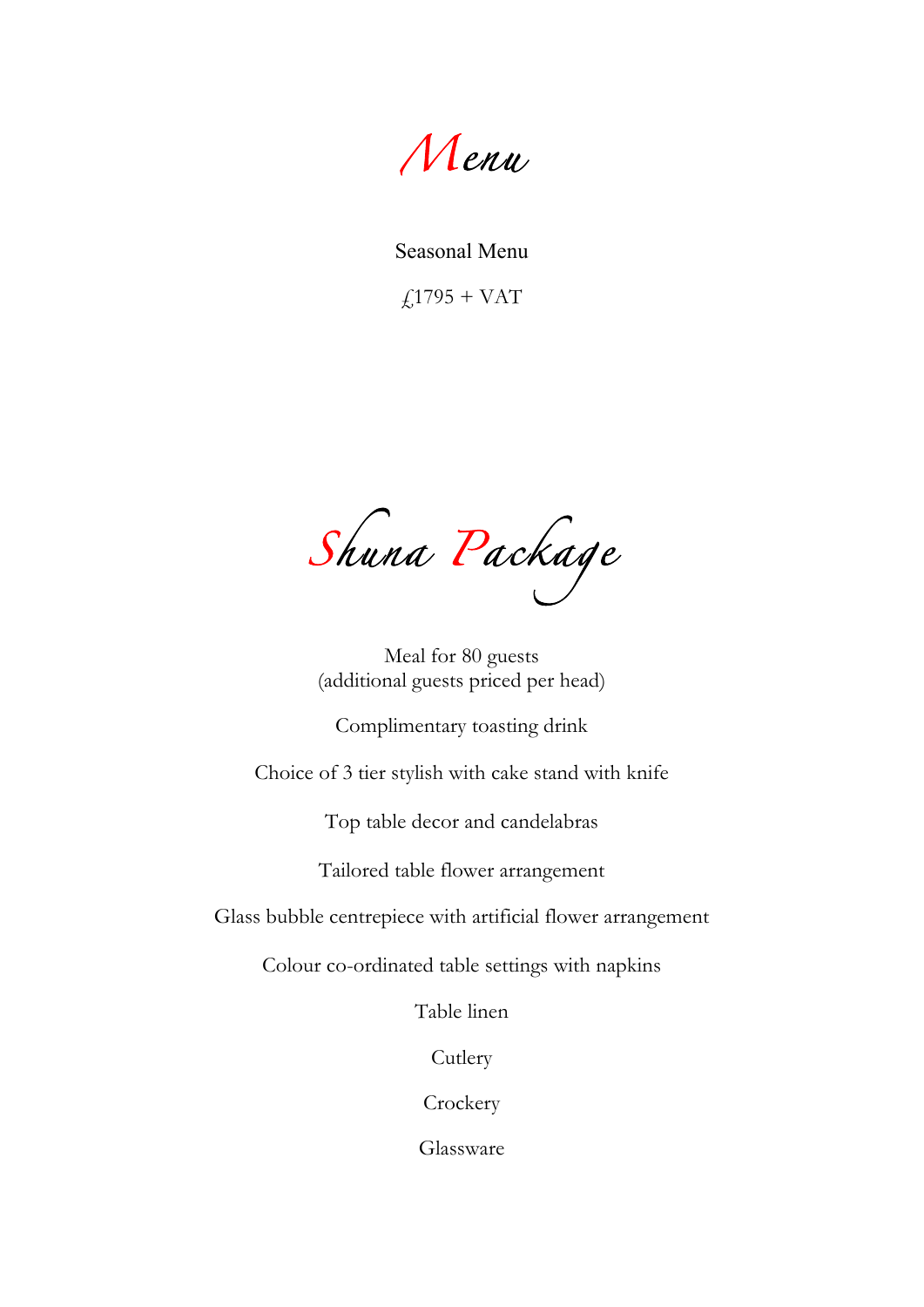On the day support from our Wedding Co-ordinator

Kitchen and waiting staff

Bar service and licencing

*Menu* 

Seasonal Menu

 $f$ <sub>2395</sub> + VAT

*Iona Package* 

Luxury bridal car

Sparkling wine reception

Meal for 80 guests (additional guests priced per head)

Choice of 3 tier wedding cake with stand and knife

Top table decor and candelabras

Tailored flower arrangement

Glass bubble centrepiece with artificial flowers or co-ordinated stones and candles

Colour co-ordinated table settings with napkins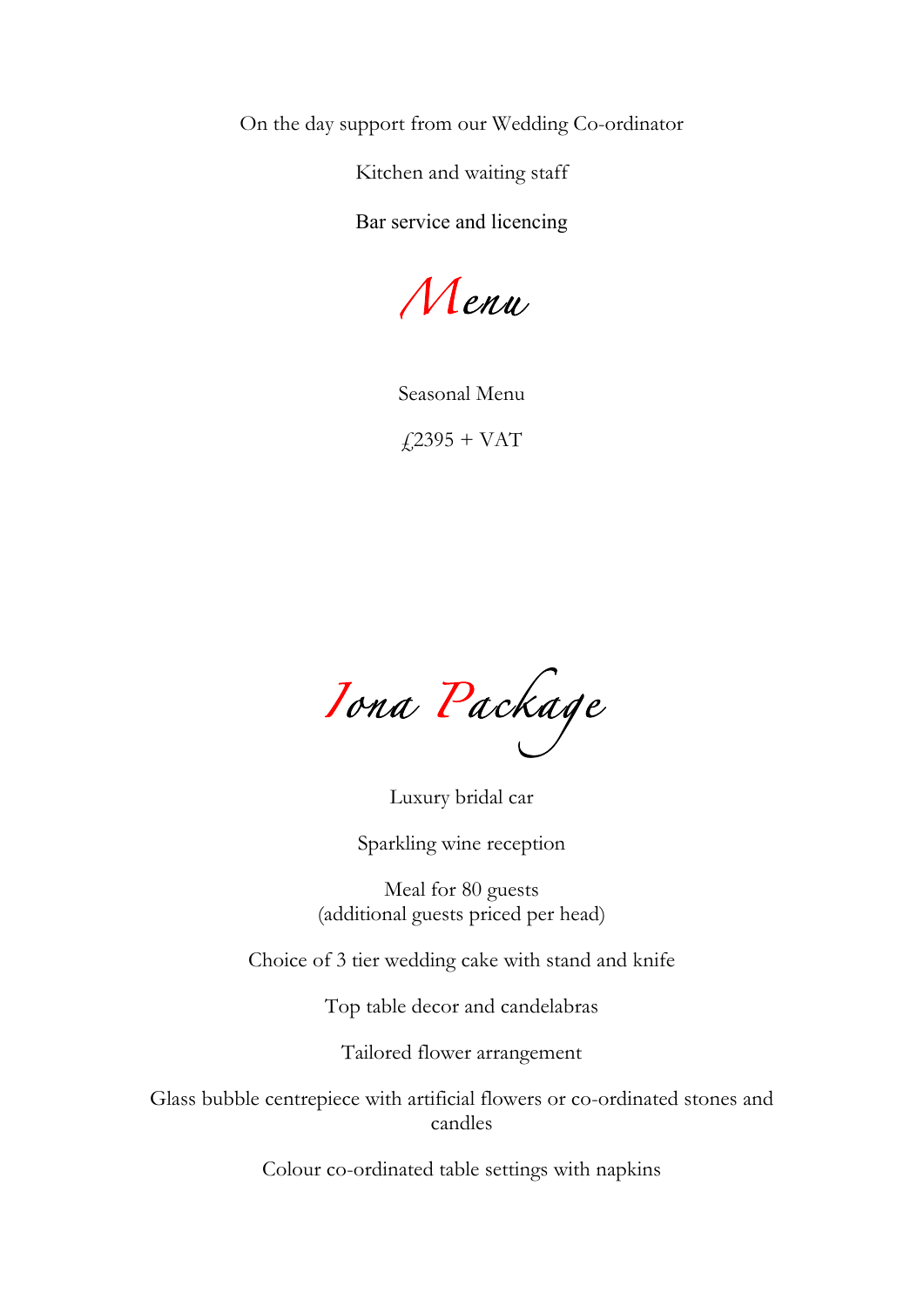Table linen

**Cutlery** 

**Crockery** 

Glassware

Kitchen and waiting staff

Bar service and licencing

Complimentary toasting drink

*Menu*

Seasonal Menu  $£3295 + VAT$ 

Fara Package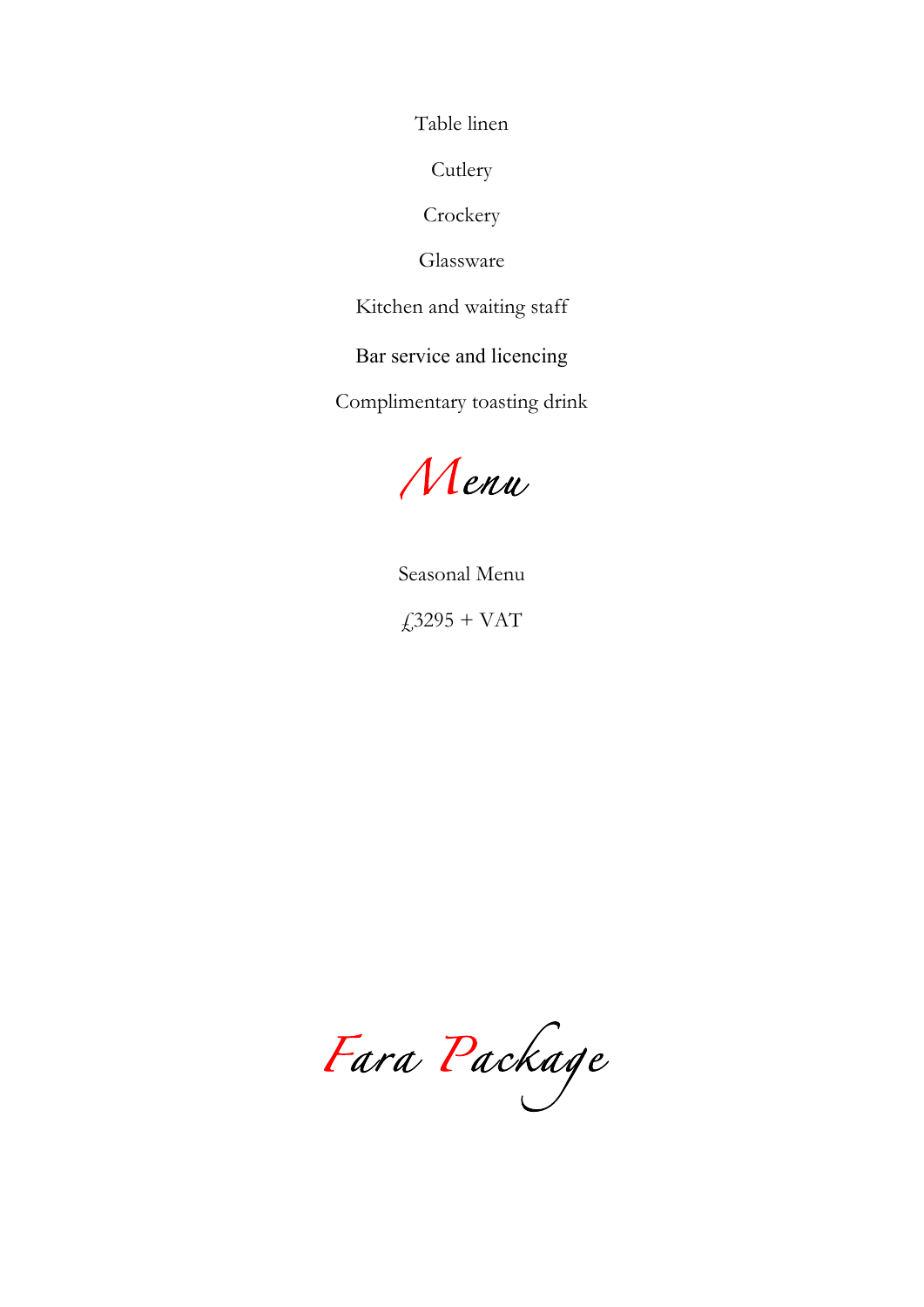Luxury bridal car with ribbons Sparkling wine reception Meal for 80 guests (additional guests priced per head) Choice of 3 tier wedding cake with decoration Top table decor and candelabras Tailored table flower arrangement Colour co-ordinated table settings with napkins Co-ordinated favours Table linen **Cutlery** 

**Crockery** 

Glassware

Kitchen and waiting staff Bar service and licencing Complimentary toasting drink Half bottle of red or white wine per person served with meal Complimentary evening buffet

*Fara Menu*

Bespoke menu chosen by you.

 $f4295 + VAT$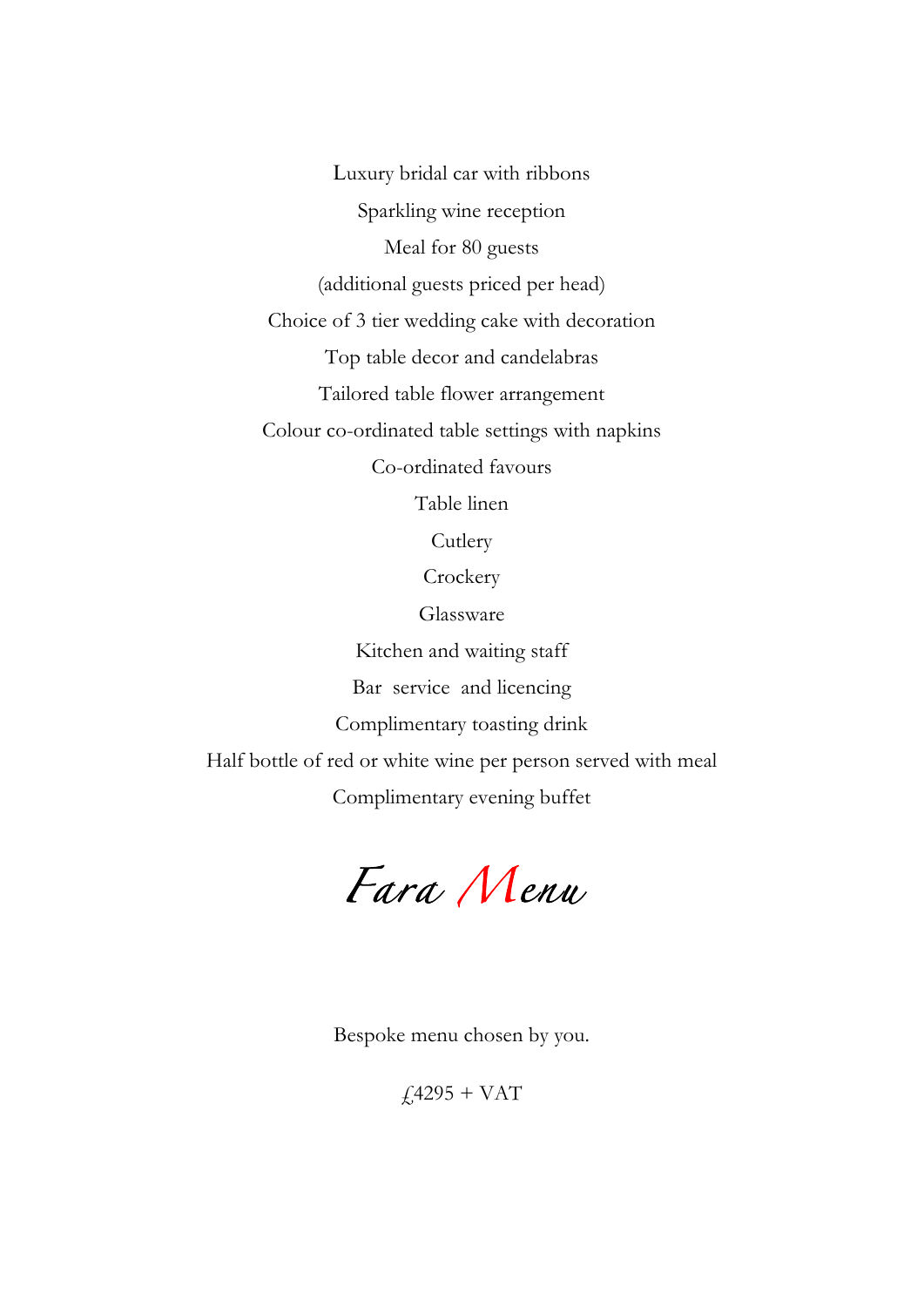*Danna Package* 

Luxury bridal car fully loaded with ribbons Sparkling wine reception Meal for 80 guests (additional guests priced per head) Choice of 3 tier wedding cake with decoration Top table decor and candelabras Tailored table flower arrangement Colour co-ordinated table settings with napkins Co-ordinated favours Table linen **Cutlery Crockery** Glassware Kitchen and waiting staff

Bar service and licencing

Complimentary toasting drink

Half a bottle of red & white wine per person served with meal

Evening buffet of sausage and bacon rolls

**\*\*\***

Bespoke Menu chosen by you

 $£4995 + VAT$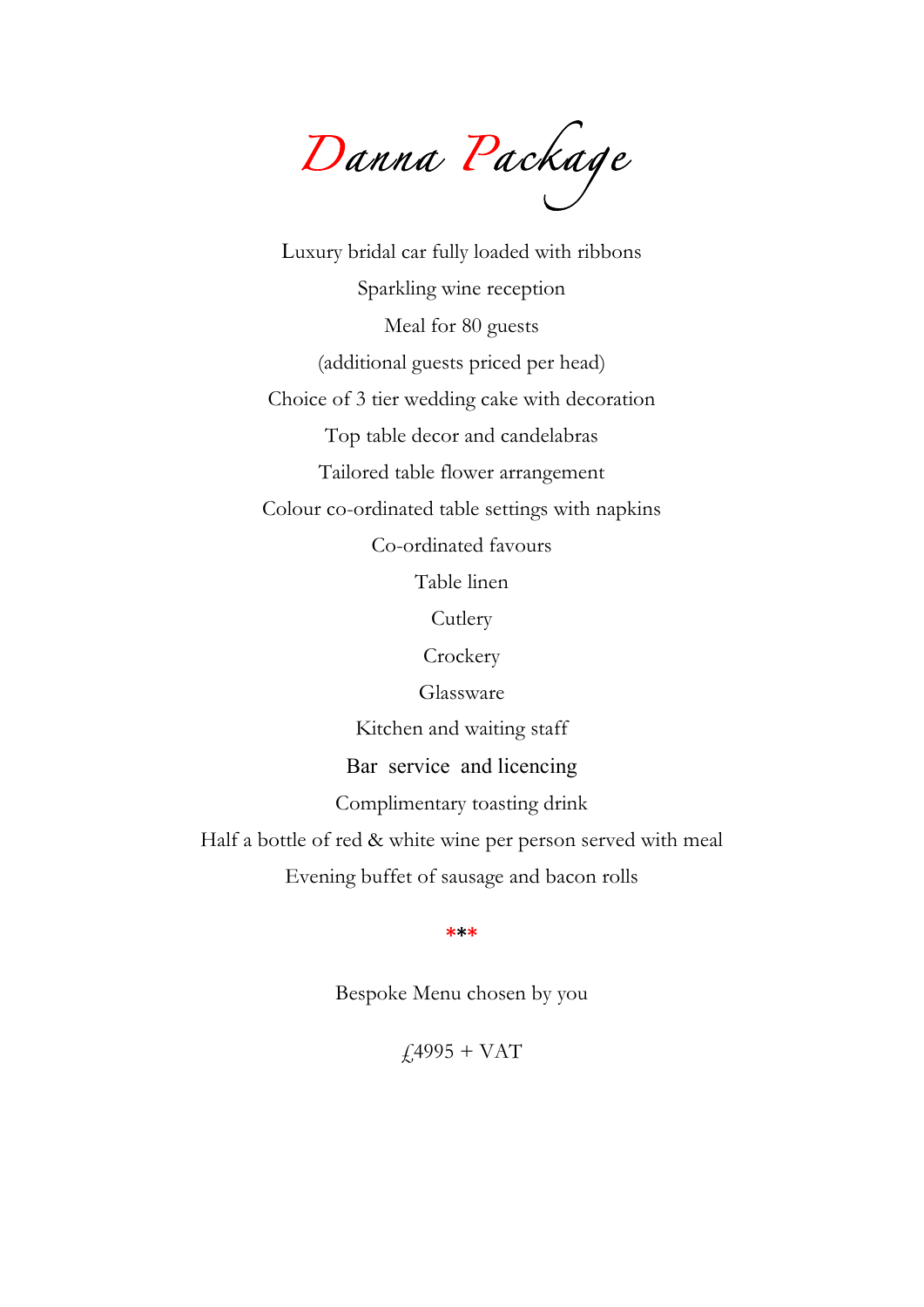*Optional Additions* 

| Chair cover hire                 | $f$ per chair                 |
|----------------------------------|-------------------------------|
| Bows and sashes                  | Price dependent on choice     |
| Evening table linen hire         | Price dependent on table size |
| Champagne & Strawberry Reception | $f$ ,5.95 per head            |
| Canapé reception                 | $f15$ per head                |
| Drinks waitress                  | $f$ 12 per hour               |
| <b>Centre Pieces</b>             | Varies                        |
| Favours                          | Varies                        |
| <b>Wedding Stationary</b>        | Varies                        |
| Any other requirements           | Varies                        |